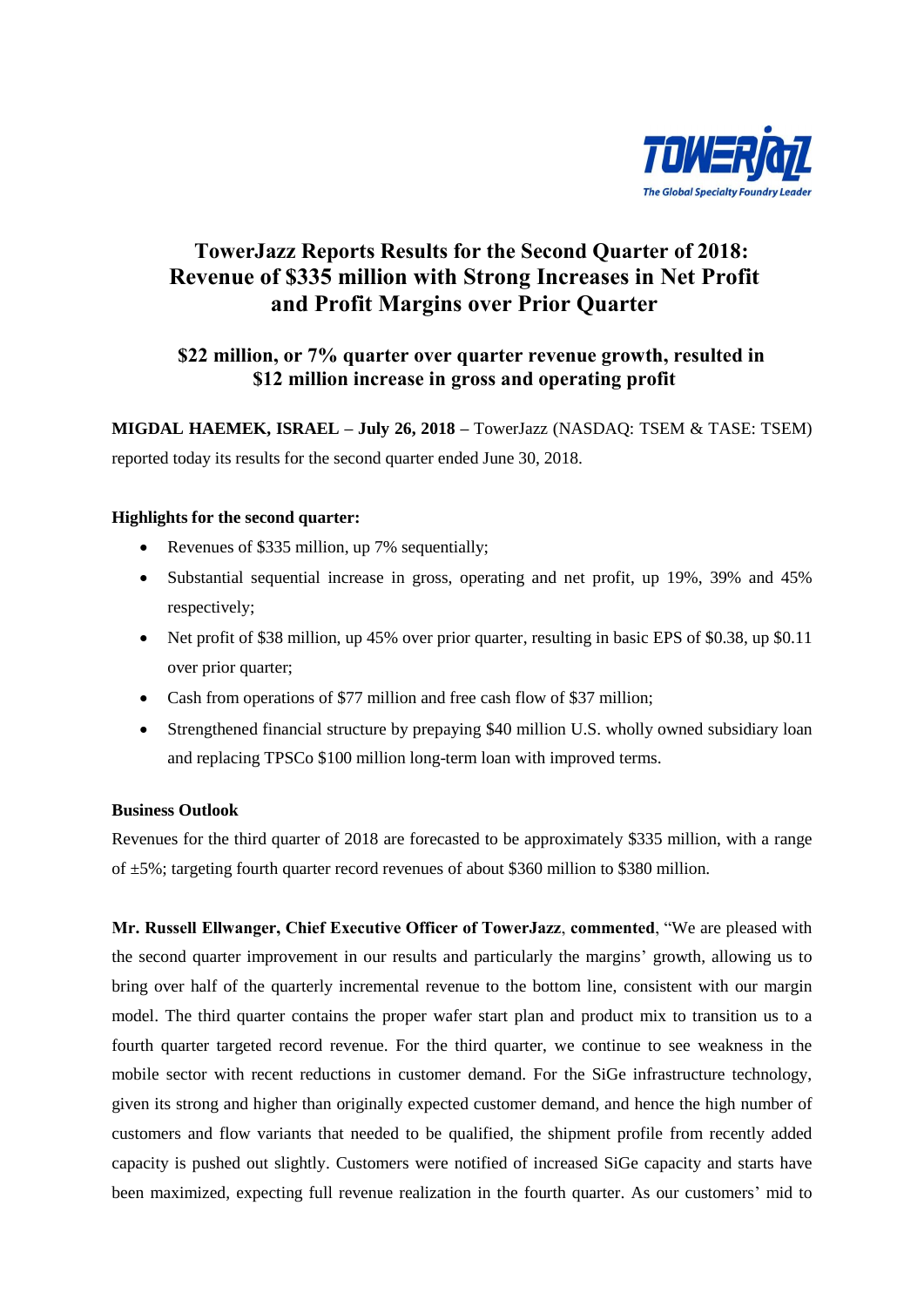long term demand for SiGe exceeds our newly acquired capacity, we have invested in additional CapEx for our Newport Beach facility, targeted to come on line in the first quarter of 2019. Additionally, demand remains strong for discrete Power and all 300mm offerings."

Ellwanger further commented: "During the first half our major focuses were: (1) qualifying incremental SiGe capacity to optimize our production mix for the high end infrastructure market whilst moving RFCMOS parts to other factories, predominantly San Antonio and replacing some low margin mobile business, (2) ensuring 300 mm manufacturing capability, enabling third quarter RF, Power and CIS start ramps with high yielding flow capability; and (3) multiple organic activities, increasing our served markets, for continued mid to long-term high margin growth. In line with this, our second half main growth drivers remain 300mm production ramp and increased SiGe capacity to meet the very high and still growing customer demand."

### **Second Quarter 2018 Results Overview**

Revenues for the second quarter of 2018 were \$335 million, reflecting a 7% increase over the prior quarter.

Gross and operating profits for the second quarter of 2018 were \$79 million and \$44 million, respectively, \$12 million higher as compared to \$66 million and \$32 million, respectively, in the first quarter of 2018. This represents quarter over quarter incremental increase of 55% margins as compared to the \$22 million revenue increase.

EBITDA for the second quarter of 2018 was \$96 million, an \$11 million and 13% EBITDA growth as compared to \$84 million in the prior quarter.

Net profit for the second quarter of 2018 was \$38 million, or \$0.38 basic earnings per share, as compared to \$26 million or \$0.27 basic earnings per share in the prior quarter.

Free cash flow for the quarter was \$37 million, with \$77 million cash flow from operations and \$40 million investments in fixed assets, net. The other main cash activities during the second quarter of 2018 were \$15 million investment in marketable securities and \$4 million of debt received, net of debt repaid.

Cash (including marketable securities), net of gross debt, as of June 30, 2018, totalled to a record of \$276 million as compared to net cash of \$247 million as of March 31, 2018 and \$226 million as of December 31, 2017.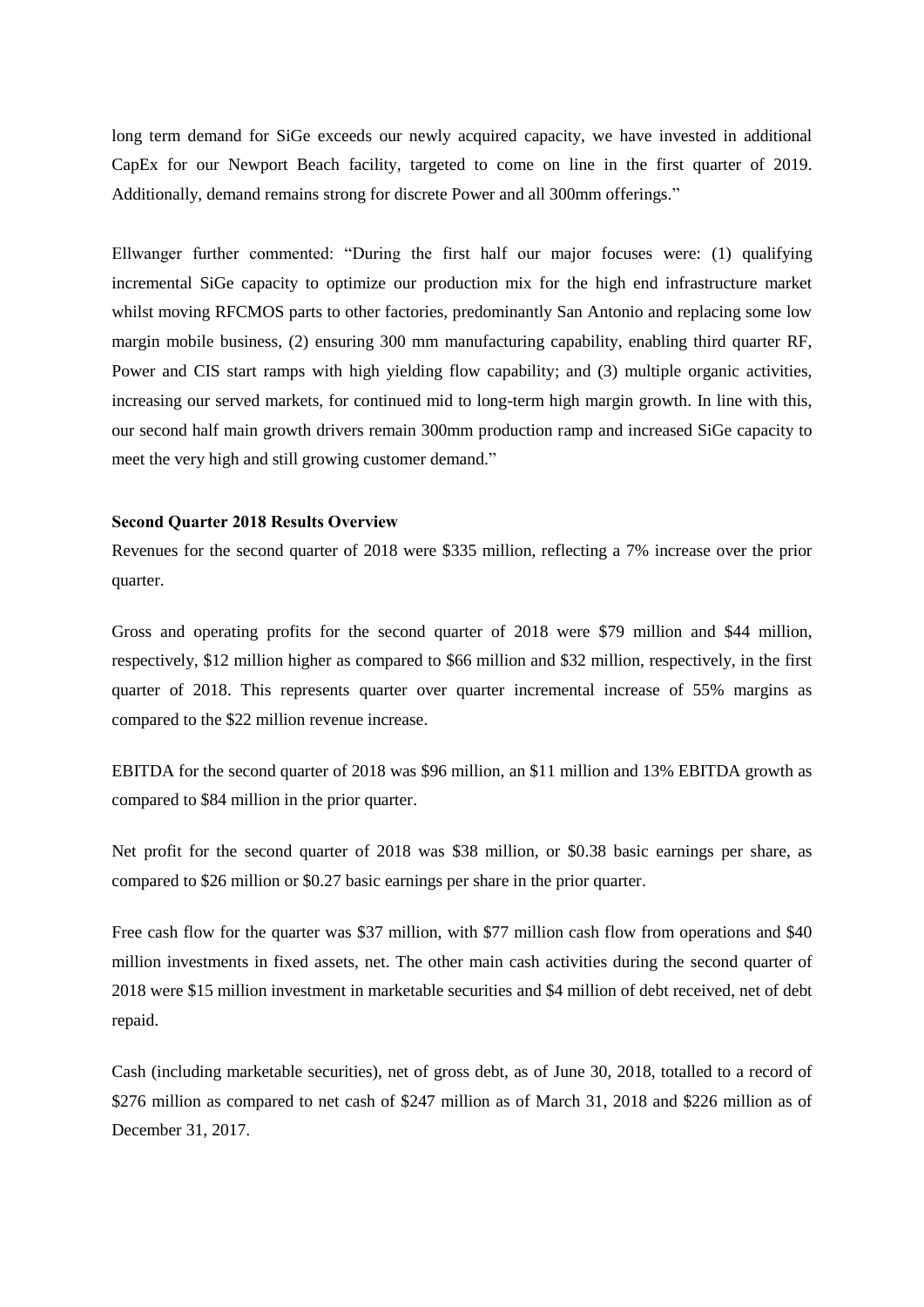Shareholders' equity as of June 30, 2018 was a record \$1.1 billion, as compared to \$1.07 billion as of March 31, 2018 and \$1.03 billion as of December 31, 2017.

On April 30, 2018, the Company and its bonds series G have received an upgraded rating from Standard & Poor's, Israeli subsidiary, Ma'alot (an Israeli rating company that is fully owned by S&P Global Ratings). Its previous rating was ilA+ with a stable horizon and the new upgraded rating is ilAA-, with a stable horizon.

In June 2018, TPSCo restructured its outstanding loans originally due 2018-2020, which carried variable interest rates of TIBOR plus 1.65% to TIBOR plus 2%, by early repaying these loans and obtaining a new approximately \$100 million loan from three leading Japanese banks at better terms and longer duration. The new loan final maturity date is June 2025, includes three years grace period followed by nine equal installments from June 2021 to June 2025, and carries a fixed interest rate of 1.95% per annum.

In July 2018, the Company early repaid the \$40 million loan, initially borrowed in 2016 from JA Mitsui (US), in relation to the acquisition of the San Antonio fab from Maxim and its ramp. The loan carried annual interest of ICE LIBOR plus 2%, hence its early repayment will save the Company \$1.5 million to \$2 million per annum in interest and fees.

### **Teleconference and Webcast**

TowerJazz will host an investor conference call today, Thursday, July 26, 2018, at 10:00 a.m. Eastern time (9:00 a.m. Central time, 8:00 a.m. Mountain time, 7:00 a.m. Pacific time and 5:00 p.m. Israel time) to discuss the Company's financial results for the second quarter 2018 and its outlook.

This call will be webcast and can be accessed via TowerJazz's website at [www.towerjazz.com](http://www.towerjazz.com/) , or by calling 1-888-668-9141 (U.S. Toll-Free), 03-918-0609 (Israel), +972-3-918-0609 (International). For those who are not available to listen to the live broadcast, the call will be archived on TowerJazz's website for 90 days.

*The Company presents its financial statements in accordance with U.S. GAAP. The financial information included in the tables below includes unaudited condensed financial data. Some of the financial information in this release, which we describe in this release as "adjusted" financial measures, is non-GAAP financial measures as defined in Regulation G and related reporting requirements promulgated by the Securities and Exchange Commission as they apply to our Company. These adjusted financial measures are calculated excluding one or more of the following: (1) amortization of acquired intangible assets and (2) compensation expenses in respect of equity grants to directors, officers and employees. These adjusted financial measures should be evaluated in conjunction with, and are not a substitute for, GAAP financial measures. The tables also present the GAAP financial measures, which are most comparable to the adjusted financial measures, as well as a reconciliation between the adjusted financial measures and the comparable GAAP financial measures. As used and/ or presented in this release, as well as calculated in the tables herein, the term Earnings Before Interest Tax Depreciation and Amortization (EBITDA) consists of net profit in accordance with GAAP, excluding financing expenses, net, other income, net, taxes, non-controlling interest, depreciation and amortization expense and stock-based compensation expense. EBITDA is reconciled in the tables below from GAAP operating profit. EBITDA is not a required GAAP financial measure and may not be comparable to a similarly titled measure employed by other companies. EBITDA and the adjusted financial information presented herein should not be considered in isolation or as a substitute for operating profit, net profit, cash flows provided by operating, investing and financing activities, per share data or other profit or cash flow statement*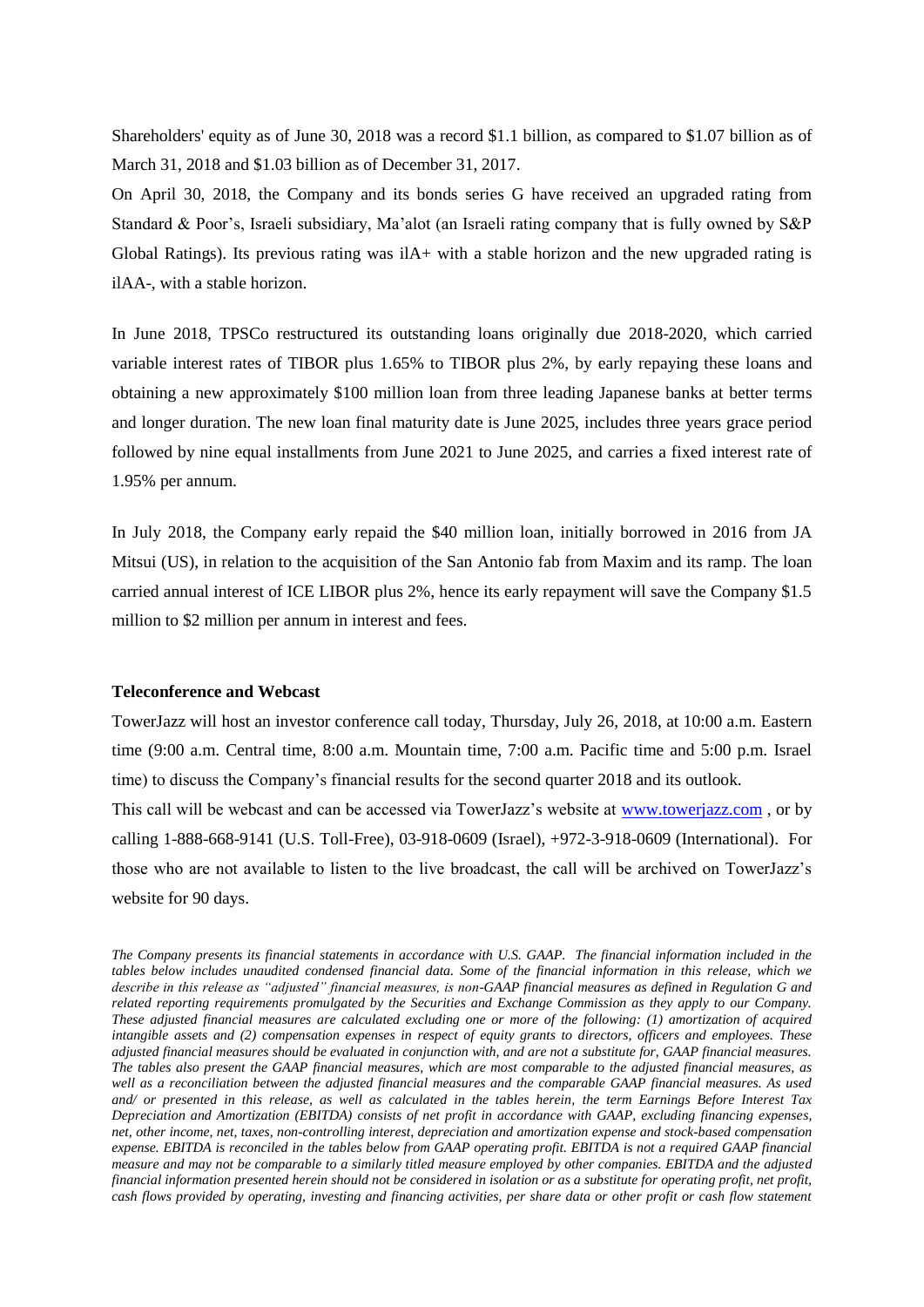*data prepared in accordance with GAAP. The term Net Cash, as used and/ or presented in this release, is comprised of cash, cash equivalents, short-term deposits and marketable securities (in the amounts of \$627 million, \$590 million and \$560 million as of June 30, 2018, March 31, 2018 and December 31, 2017, respectively) less the outstanding principal amount of bank loans (in the amounts of \$140 million as of June 30, 2018 , and \$138 million as of March 31, 2018 and December 31, 2017, respectively), the outstanding principal amount of capital leases (in the amounts of \$31 million, \$25 million and \$16 million as of June 30, 2018, March 31, 2018 and December 31, 2017, respectively) and the outstanding principal amount of debentures (in the amount of \$180 million as of June 30, 2018, March 31, 2018 and December 31, 2017, respectively). The term Net Cash is not a required GAAP financial measure, may not be comparable to a similarly titled measure employed by other companies and should not be considered in isolation or as a substitute for cash, debt, operating profit, net profit or loss, cash flows provided by operating, investing and financing activities, per share data or other profit or cash flow statement data prepared in accordance with GAAP. In addition, the term Free Cash Flow, as used and/ or presented in this release, is calculated to be cash from operating activities (in the amounts of \$77 million, \$75 million and \$84 million for the three months periods ended June 30, 2018, March 31, 2018, and June 30, 2017, respectively) less cash for investments in property and equipment, net (in the amounts of \$40 million, \$40 million and \$41 million for the three months periods ended June 30, 2018, March 31, 2018, and June 30, 2017, respectively). The term Free Cash Flow is not a required GAAP financial measure, may not be comparable to a similarly titled measure employed by other companies and should not be considered in isolation or as a substitute for operating profit, net profit or loss, cash flows provided by operating, investing and financing activities, per share data or other profit or cash flow statement data prepared in accordance with GAAP.*

### **About TowerJazz**

Tower Semiconductor Ltd. (NASDAQ: TSEM, TASE: TSEM) and its subsidiaries operate collectively under the brand name TowerJazz, the global specialty foundry leader. TowerJazz manufactures next-generation integrated circuits (ICs) in growing markets such as consumer, industrial, automotive, medical and aerospace and defense. TowerJazz's advanced technology is comprised of a broad range of customizable process platforms such as: SiGe, BiCMOS, mixedsignal/CMOS, RF CMOS, CMOS image sensor, integrated power management (BCD and 700V), and MEMS. TowerJazz also provides world-class design enablement for a quick and accurate design cycle as well as Transfer Optimization and development Process Services (TOPS) to IDMs and fabless companies that need to expand capacity. To provide multi-fab sourcing and extended capacity for its customers, TowerJazz operates two manufacturing facilities in Israel (150mm and 200mm), two in the U.S. (200mm) and three facilities in Japan (two 200mm and one 300mm). For more information, please visit [www.towerjazz.com.](http://www.towerjazz.com/)

#### **CONTACTS**:

Noit Levy-Karoubi | TowerJazz | +972 74 737 7556 | [Noit.levi@towerjazz.com](mailto:Noit.levi@towerjazz.com) GK Investor Relations | Gavriel Frohwein, +1 646 201 9246 | [gavriel@gkir.com](mailto:gavriel@gkir.com )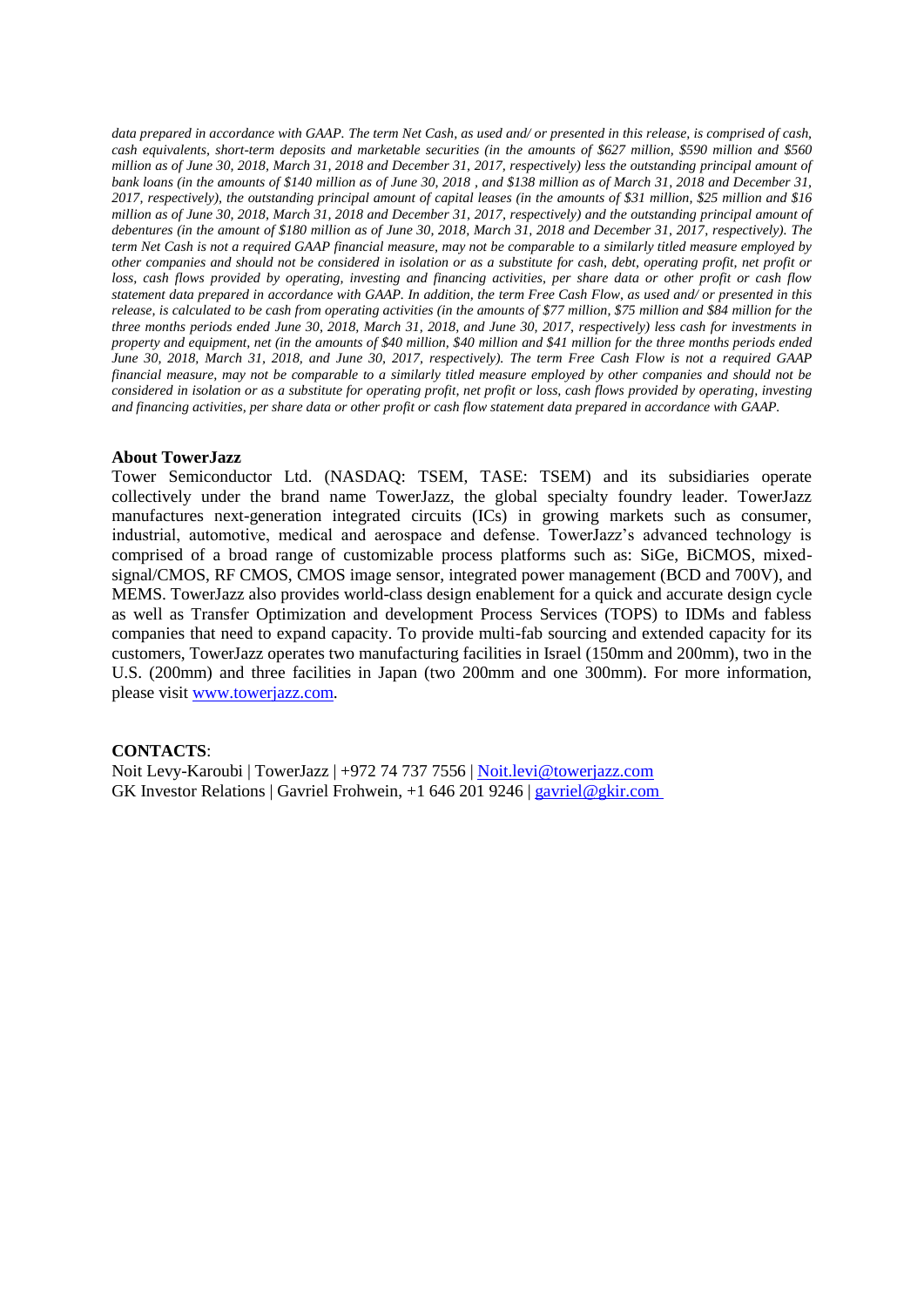*This press release includes forward-looking statements, which are subject to risks and uncertainties. Actual results may vary from those projected or implied by such forward-looking statements and you should not place any undue reliance on such forward-looking statements. Potential risks and uncertainties include, without limitation, risks and uncertainties associated*  with: (i) demand in our customers' end markets, (ii) over demand for our foundry services and/or products that exceeds our *capacity, (iii) maintaining existing customers and attracting additional customers, (iv) operation with no interruption at times of high utilization in certain areas, and/ or at times of possible bottlenecks, power outages, water leaks, contamination events, chemical leaks or other issues, which may adversely affect our cycle time, yield, and on schedule delivery, customer satisfaction, revenue and margins, (v) operating results fluctuate from quarter to quarter making it difficult to predict future performance, (vi) impact of our debt and other liabilities on our financial position and operations, (vii) our ability to successfully execute acquisitions, integrate them into our business, utilize our expanded capacity and find new business, (viii) fluctuations in cash flow, (ix) our ability to satisfy the covenants stipulated in our agreements with our lender banks and bondholders (as of June 30, 2018 we are in compliance with all such covenants included in our banks' agreements, bond G indenture and others), (x) obtaining new customer engagements, products qualification and production ramp-up of the TPSCo facilities and our San Antonio facility, (xi) landlord's claims with respect to the lease of the fab 3 facility; (xii) meeting the conditions set in the approval certificates received from the Israeli Investment Center, (xiii) receipt of orders that are lower than the customer purchase commitments, (xiv) failure to receive orders currently expected, (xv) possible incurrence of additional indebtedness, (xvi) effect of global recession, unfavorable economic conditions and/or credit crisis, (xvii) our ability to accurately forecast financial performance, which is affected by limited order backlog and lengthy sales cycles, (xviii) possible situations of obsolete inventory if forecasted demand exceeds actual demand when we manufacture products before receipt of customer orders, (xix) the cyclical nature of the semiconductor industry and the resulting periodic overcapacity, fluctuations in operating results and future average selling price erosion, (xx) the execution of debt refinancing and/or fundraising to enable the service of our debt and/or other liabilities, (xxi) operating our facilities at high utilization rates which is critical in order to cover a portion or all of the high level of fixed costs associated with operating a foundry, and our debt, in order to improve our results, (xxii) the purchase of equipment to increase capacity, the timely completion of the equipment installation, technology transfer and raising the funds therefor, (xxiii) the concentration of our business in the semiconductor industry, (xxiv) product returns, (xxv) our ability to maintain and develop our technology processes and services to keep pace with new technology, evolving standards, changing customer and end-user requirements, new product introductions and short product life cycles, (xxvi) competing effectively, (xxvii) use of outsourced foundry services by both fabless semiconductor companies and integrated device manufacturers; (xxviii) achieving acceptable device yields, product performance and delivery times, (xxix) our dependence on intellectual property rights of others, our ability to operate our business without infringing others' intellectual property rights and our ability to enforce our intellectual property against infringement, (xxx) retention of key employees and recruitment and retention of skilled qualified personnel, (xxxi) exposure to inflation, currency rates (mainly the Israeli Shekel and Japanese Yen),interest rate fluctuations and risks associated with doing business locally and internationally, as well fluctuations in the market price of our traded securities, (xxxii) issuance of ordinary shares as a result of conversion and/or exercise of any of our convertible securities, as well as any sale of shares by any of our shareholders, or any market expectation thereof, which may depress the market price of our ordinary shares and may impair our ability to raise future capital, (xxxiii) meeting regulatory requirements worldwide, including environmental and governmental regulations, (xxxiv) pending litigation, including the shareholder class action that was filed against the Company, certain officers, its directors and/or its external auditor in Israel, following a short sell thesis report issued by a short-selling focused firm, which has been dismissed by the Israeli*  district court, on which the Israeli plaintiff has recently appealed to the Israeli supreme court, (xxxv) realization of the fab *establishment project in China, including obtaining required project funding, negotiation and closure of definitive agreements in relation thereto, licensing of technologies, receipt of payment milestones to Tower, qualification and ramp of process flows and products to enable mass production for customers and attain revenue to levels that would cover the facility's fixed costs, and (xxxvi) business interruption due to fire and other natural disasters, the security situation in Israel and other events beyond our control such as power interruptions.* 

*A more complete discussion of risks and uncertainties that may affect the accuracy of forward-looking statements included in this press release or which may otherwise affect our business is included under the heading "Risk Factors" in Tower's most recent filings on Forms 20-F and 6-K, as were filed with the Securities and Exchange Commission (the "SEC") and the Israel Securities Authority. Future results may differ materially from those previously reported. The Company does not intend to update, and expressly disclaims any obligation to update, the information contained in this release.*

### **# # #**

*(Financial tables follow)*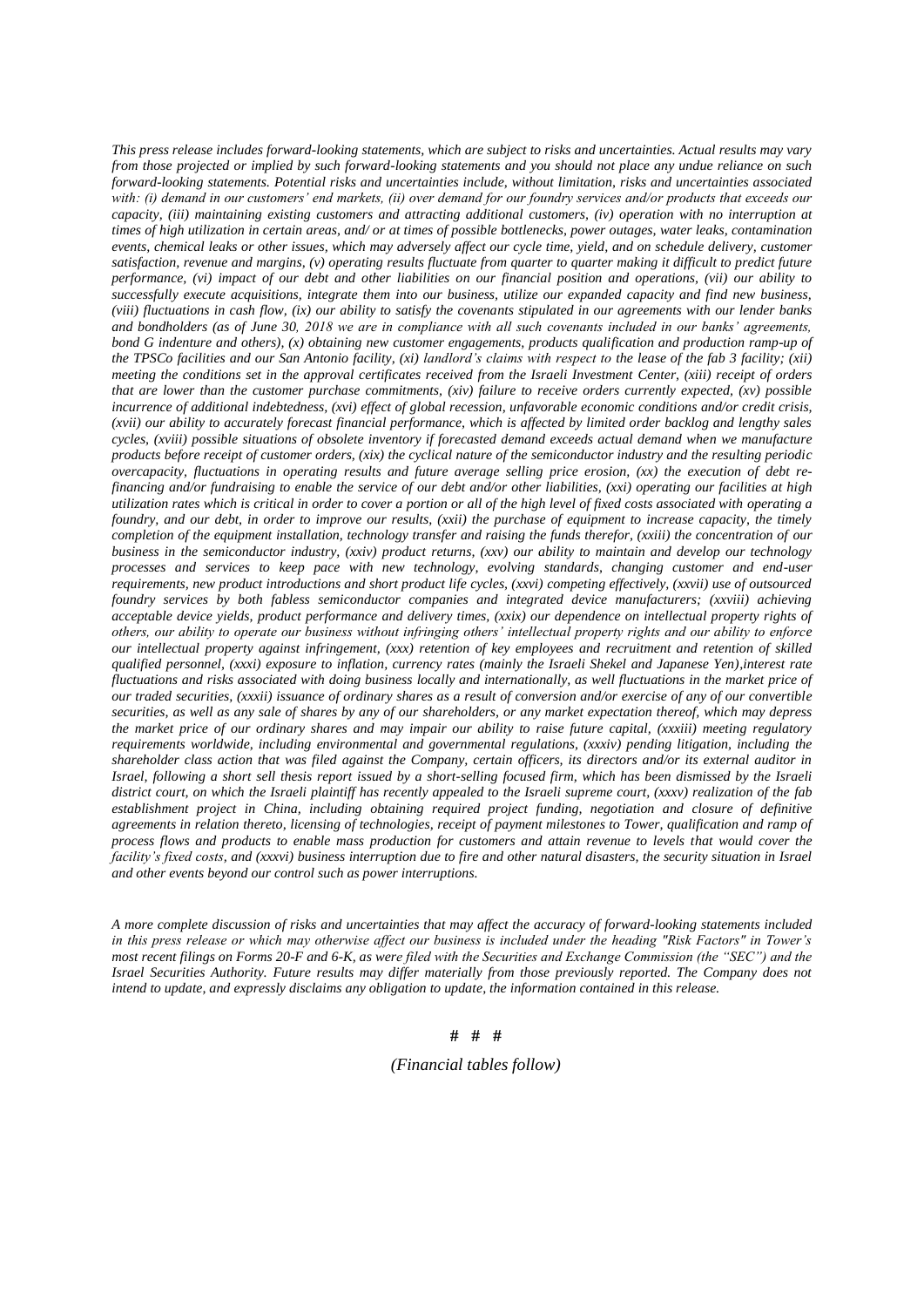### **TOWER SEMICONDUCTOR LTD. AND SUBSIDIARIES CONDENSED CONSOLIDATED BALANCE SHEETS (dollars in thousands)**

|                                                   | <b>June 30,</b> |     | December 31, |  |  |
|---------------------------------------------------|-----------------|-----|--------------|--|--|
|                                                   | 2018            |     | 2017         |  |  |
|                                                   | (unaudited)     |     |              |  |  |
| <b>ASSETS</b>                                     |                 |     |              |  |  |
| <b>CURRENT ASSETS</b>                             |                 |     |              |  |  |
| Cash and cash equivalents                         | \$<br>486,880   | \$  | 445,961      |  |  |
| <b>Marketable securities</b>                      | 140,140         |     | 113,874      |  |  |
| <b>Trade accounts receivable</b>                  | 161,017         |     | 149,666      |  |  |
| <b>Inventories</b>                                | 153,413         |     | 143,315      |  |  |
| <b>Other current assets</b>                       | 19,089          |     | 21,516       |  |  |
| <b>Total current assets</b>                       | 960,539         |     | 874,332      |  |  |
| <b>LONG-TERM INVESTMENTS</b>                      | 28,978          |     | 26,073       |  |  |
| PROPERTY AND EQUIPMENT, NET                       | 648,413         |     | 635,124      |  |  |
| <b>INTANGIBLE ASSETS, NET</b>                     | 16,671          |     | 19,841       |  |  |
| <b>GOODWILL</b>                                   | 7,000           |     | 7,000        |  |  |
| DEFERRED TAX AND OTHER LONG-TERM ASSETS, NET      | 101,022         |     | 111,269      |  |  |
| <b>TOTAL ASSETS</b>                               | \$<br>1,762,623 | \$  | 1,673,639    |  |  |
| <b>LIABILITIES AND SHAREHOLDERS' EQUITY</b>       |                 |     |              |  |  |
| <b>CURRENT LIABILITIES</b>                        |                 |     |              |  |  |
| Short-term debt                                   | \$<br>100,242   | -\$ | 105,958      |  |  |
| <b>Trade accounts payable</b>                     | 126,135         |     | 115,347      |  |  |
| Deferred revenue and customers' advances          | 10,297          |     | 14,338       |  |  |
| <b>Other current liabilities</b>                  | 75,867          |     | 66,730       |  |  |
| <b>Total current liabilities</b>                  | 312,541         |     | 302,373      |  |  |
| <b>LONG-TERM DEBT</b>                             | 248,685         |     | 228,723      |  |  |
| <b>LONG-TERM CUSTOMERS' ADVANCES</b>              | 29,771          |     | 31,908       |  |  |
| <b>LONG-TERM EMPLOYEE RELATED LIABILITIES</b>     | 14,616          |     | 14,662       |  |  |
| DEFERRED TAX AND OTHER LONG-TERM LIABILITIES      | 56,335          |     | 66,267       |  |  |
| <b>TOTAL LIABILITIES</b>                          | 661,948         |     | 643,933      |  |  |
| TOTAL SHAREHOLDERS' EQUITY                        | 1,100,675       |     | 1,029,706    |  |  |
| <b>TOTAL LIABILITIES AND SHAREHOLDERS' EQUITY</b> | \$<br>1,762,623 | \$  | 1,673,639    |  |  |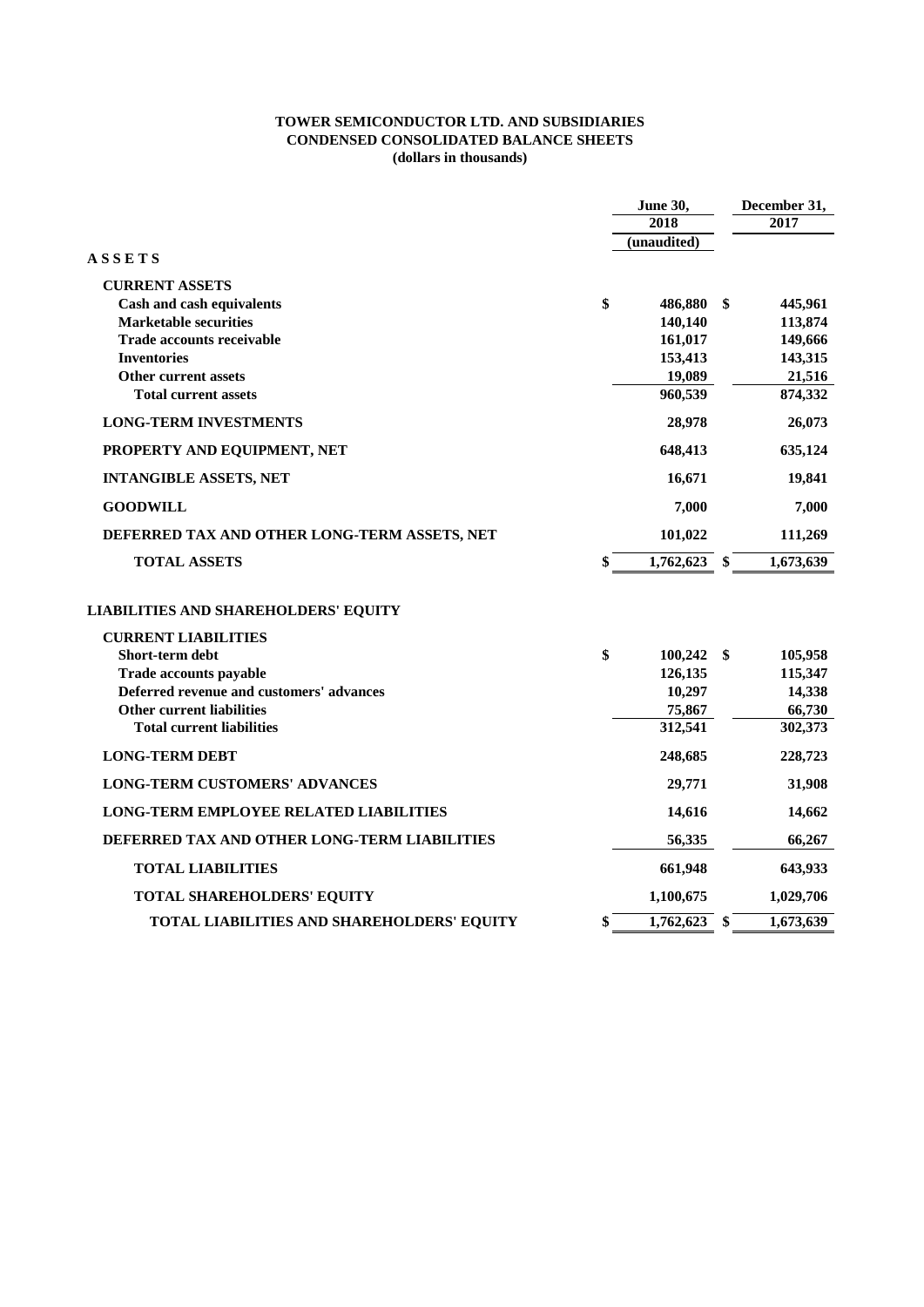### **TOWER SEMICONDUCTOR LTD. AND SUBSIDIARIES CONDENSED CONSOLIDATED STATEMENTS OF OPERATIONS (UNAUDITED) (dollars and share count in thousands, except per share data)**

|                                                | Three months<br>ended   |  |                        |    |                 |
|------------------------------------------------|-------------------------|--|------------------------|----|-----------------|
|                                                | <b>June 30,</b>         |  | March 31,              |    | <b>June 30,</b> |
|                                                | 2018                    |  | 2018                   |    | 2017            |
| <b>REVENUES</b>                                | \$<br>335,138 \$        |  | 312,710                | \$ | 345,059         |
| <b>COST OF REVENUES</b>                        | 256,610                 |  | 246,545                |    | 253,998         |
| <b>GROSS PROFIT</b>                            | 78,528                  |  | 66,165                 |    | 91,061          |
| <b>OPERATING COSTS AND EXPENSES:</b>           |                         |  |                        |    |                 |
| <b>Research and development</b>                | 18,173                  |  | 18,266                 |    | 16,432          |
| Marketing, general and administrative          | 16,115                  |  | 15,994                 |    | 17,238          |
|                                                | 34,288                  |  | 34,260                 |    | 33,670          |
| <b>OPERATING PROFIT</b>                        | 44,240                  |  | 31,905                 |    | 57,391          |
| FINANCING EXPENSES, NET                        | (7,031)                 |  | (3,791)                |    | (3,123)         |
| <b>OTHER INCOME, NET</b>                       | 1,578                   |  | 22                     |    | 142             |
| PROFIT BEFORE INCOME TAX                       | 38,787                  |  | 28,136                 |    | 54,410          |
| <b>INCOME TAX EXPENSE, NET</b>                 | (2,778)                 |  | (955)                  |    | (2,683)         |
| PROFIT BEFORE NON CONTROLLING INTEREST         | 36,009                  |  | 27,181                 |    | 51,727          |
| NON CONTROLLING INTEREST                       | 1,733                   |  | (1,063)                |    | (1,710)         |
| <b>NET PROFIT</b>                              | $\overline{37,742}$ \$  |  | $\overline{26,118}$ \$ |    | 50,017          |
| <b>BASIC EARNINGS PER SHARE</b>                | \$<br>0.38 <sup>°</sup> |  | 0.27                   | \$ | 0.52            |
| Weighted average number of shares              | 98,888                  |  | 98,495                 |    | 96,365          |
|                                                |                         |  |                        |    |                 |
| <b>DILUTED EARNINGS PER SHARE</b>              | \$<br>0.37 <sup>°</sup> |  | 0.26                   | \$ | 0.49            |
| Net profit used for diluted earnings per share | \$<br>37,742 \$         |  | 26,118                 | \$ | 52,217          |
| Weighted average number of shares              | 101,066                 |  | 101,112                |    | 105,648         |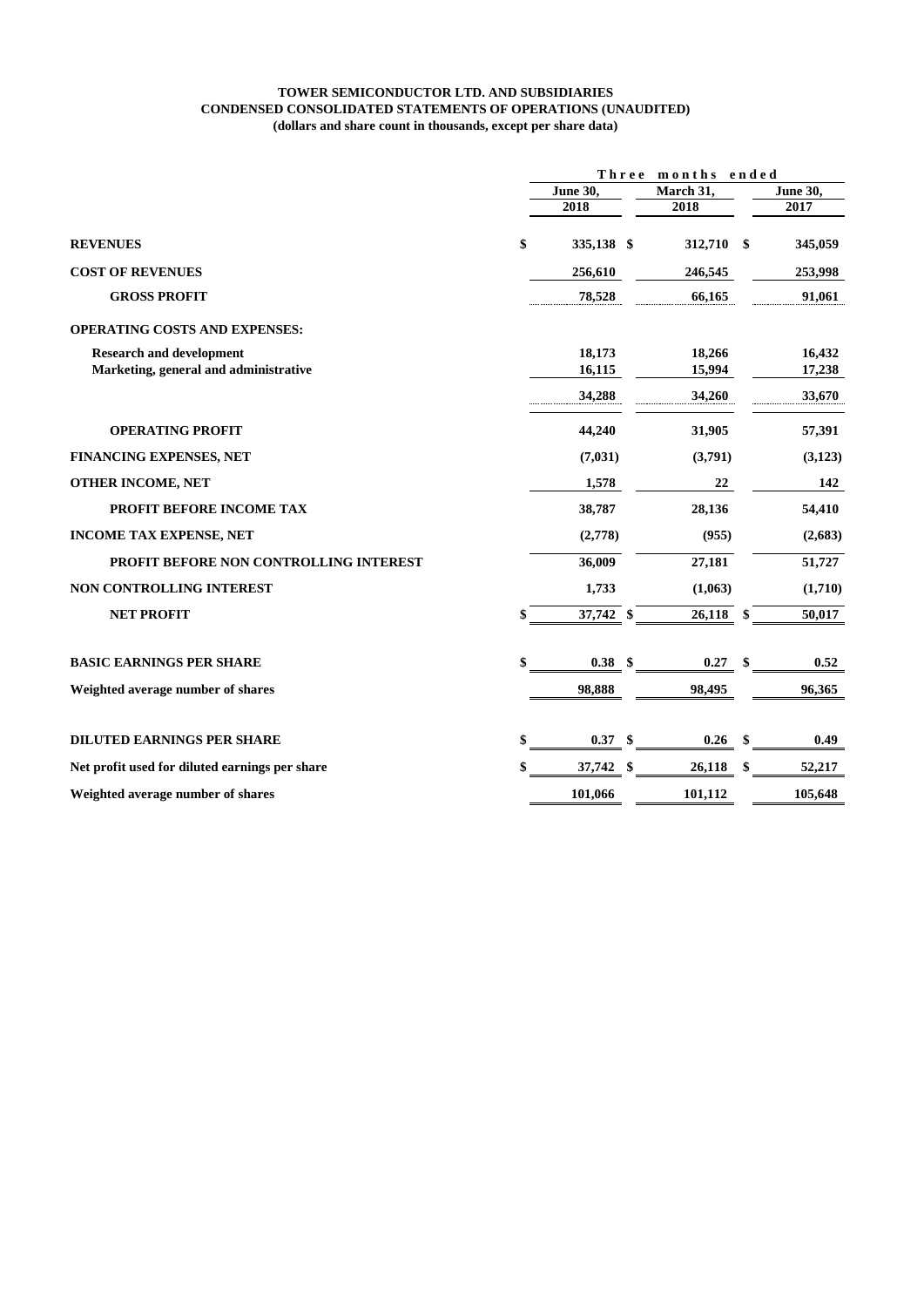#### **TOWER SEMICONDUCTOR LTD. AND SUBSIDIARIES RECONCILIATION OF CERTAIN FINANCIAL DATA (UNAUDITED) (dollars and share count in thousands, except per share data)**

|                                                                         | Three months ended |                 |  |             |  |                 |
|-------------------------------------------------------------------------|--------------------|-----------------|--|-------------|--|-----------------|
|                                                                         |                    | <b>June 30,</b> |  | March 31,   |  | <b>June 30,</b> |
|                                                                         |                    | 2018            |  | 2018        |  | 2017            |
| RECONCILIATION FROM GAAP NET PROFIT TO ADJUSTED NET PROFIT:             |                    |                 |  |             |  |                 |
| <b>GAAP NET PROFIT</b>                                                  | \$                 | 37,742 \$       |  | $26,118$ \$ |  | 50,017          |
| <b>Stock based compensation</b>                                         |                    | 2,678           |  | 3,367       |  | 2,319           |
| Amortization of acquired intangible assets                              |                    | 1,652           |  | 1,661       |  | 2,246           |
| <b>ADJUSTED NET PROFIT</b>                                              |                    | 42,072 \$       |  | $31,146$ \$ |  | 54,582          |
| <b>ADJUSTED NET PROFIT PER SHARE:</b>                                   |                    |                 |  |             |  |                 |
| <b>Basic</b>                                                            | \$                 | 0.43S           |  | 0.32 S      |  | 0.57            |
| <b>Diluted</b>                                                          | \$                 | 0.42 S          |  | 0.31 S      |  | 0.54            |
| <b>Fully diluted</b>                                                    | \$                 | 0.41 S          |  | 0.31S       |  | 0.53            |
| ADJUSTED NET PROFIT USED TO CALCULATE PER SHARE DATA:                   |                    |                 |  |             |  |                 |
| <b>Basic</b>                                                            | \$                 | 42,072 \$       |  | 31,146 \$   |  | 54,582          |
| <b>Diluted</b>                                                          | \$                 | 44,463 \$       |  | 31,146 \$   |  | 56,782          |
| <b>Fully diluted</b>                                                    | \$                 | 44,463 \$       |  | 33,486 \$   |  | 56,782          |
| NUMBER OF SHARES AND OTHER SECURITIES USED TO CALCULATE PER SHARE DATA: |                    |                 |  |             |  |                 |
| <b>Basic</b>                                                            |                    | 98,888          |  | 98,495      |  | 96,365          |
| <b>Diluted</b>                                                          |                    | 106,856         |  | 101,112     |  | 105,648         |
| <b>Fully diluted</b>                                                    |                    | 107,880         |  | 107,717     |  | 107,375         |
| <b>EBITDA CALCULATION:</b>                                              |                    |                 |  |             |  |                 |
| <b>GAAP OPERATING PROFIT</b>                                            | \$                 | 44,240 \$       |  | 31,905 \$   |  | 57,391          |
| <b>Depreciation of fixed assets</b>                                     |                    | 46,978          |  | 47,357      |  | 46,360          |
| <b>Stock based compensation</b>                                         |                    | 2,678           |  | 3,367       |  | 2,319           |
| Amortization of acquired intangible assets                              |                    | 1,652           |  | 1,661       |  | 2,246           |
| <b>EBITDA</b>                                                           | \$                 | 95,548 \$       |  | 84.290 \$   |  | 108.316         |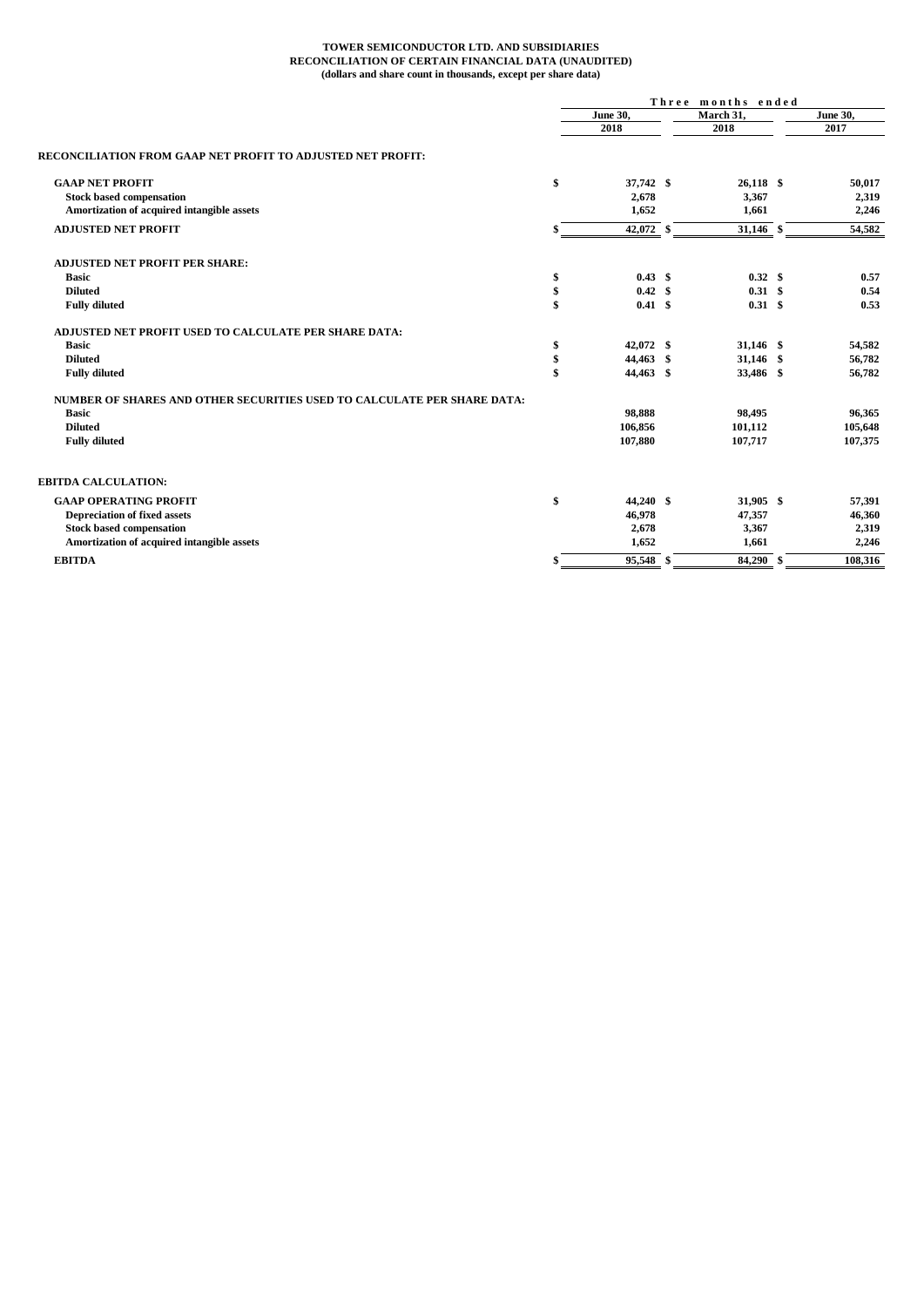### **TOWER SEMICONDUCTOR LTD. AND SUBSIDIARIES CONDENSED CONSOLIDATED STATEMENTS OF OPERATIONS (UNAUDITED) (dollars and share count in thousands, except per share data)**

|                                                | Six months<br>ended  |              |          |  |  |
|------------------------------------------------|----------------------|--------------|----------|--|--|
|                                                | <b>June 30,</b>      |              |          |  |  |
|                                                | 2018                 |              | 2017     |  |  |
| <b>REVENUES</b>                                | \$<br>647,848 \$     |              | 675,139  |  |  |
| <b>COST OF REVENUES</b>                        | 503,155              |              | 499,310  |  |  |
| <b>GROSS PROFIT</b>                            | 144,693              |              | 175,829  |  |  |
| <b>OPERATING COSTS AND EXPENSES:</b>           |                      |              |          |  |  |
| <b>Research and development</b>                | 36,439               |              | 32,200   |  |  |
| Marketing, general and administrative          | 32,109               |              | 33,475   |  |  |
|                                                | 68,548               |              | 65,675   |  |  |
| <b>OPERATING PROFIT</b>                        | 76,145               |              | 110,154  |  |  |
| <b>FINANCING EXPENSE, NET</b>                  | (10, 822)            |              | (7, 352) |  |  |
| <b>OTHER INCOME, NET</b>                       | 1,600                |              | 653      |  |  |
| PROFIT BEFORE INCOME TAX                       | 66,923               |              | 103,455  |  |  |
| <b>INCOME TAX EXPENSE, NET</b>                 | (3,733)              |              | (4,682)  |  |  |
| PROFIT BEFORE NON CONTROLLING INTEREST         | 63,190               |              | 98,773   |  |  |
| NON CONTROLLING INTEREST                       | 670                  |              | (3,247)  |  |  |
| <b>NET PROFIT</b>                              | \$<br>63,860         | $\mathbf{s}$ | 95,526   |  |  |
| <b>BASIC EARNINGS PER SHARE</b>                | \$<br>$0.65$ \$      |              | 1.00     |  |  |
|                                                |                      |              |          |  |  |
| Weighted average number of shares              | 98,693               |              | 95,139   |  |  |
| <b>DILUTED EARNINGS PER SHARE</b>              | \$<br>$0.63 \quad $$ |              | 0.95     |  |  |
| Net profit used for diluted earnings per share | \$<br>63,860         | \$           | 99,883   |  |  |
| Weighted average number of shares              | 101,090              |              | 105,288  |  |  |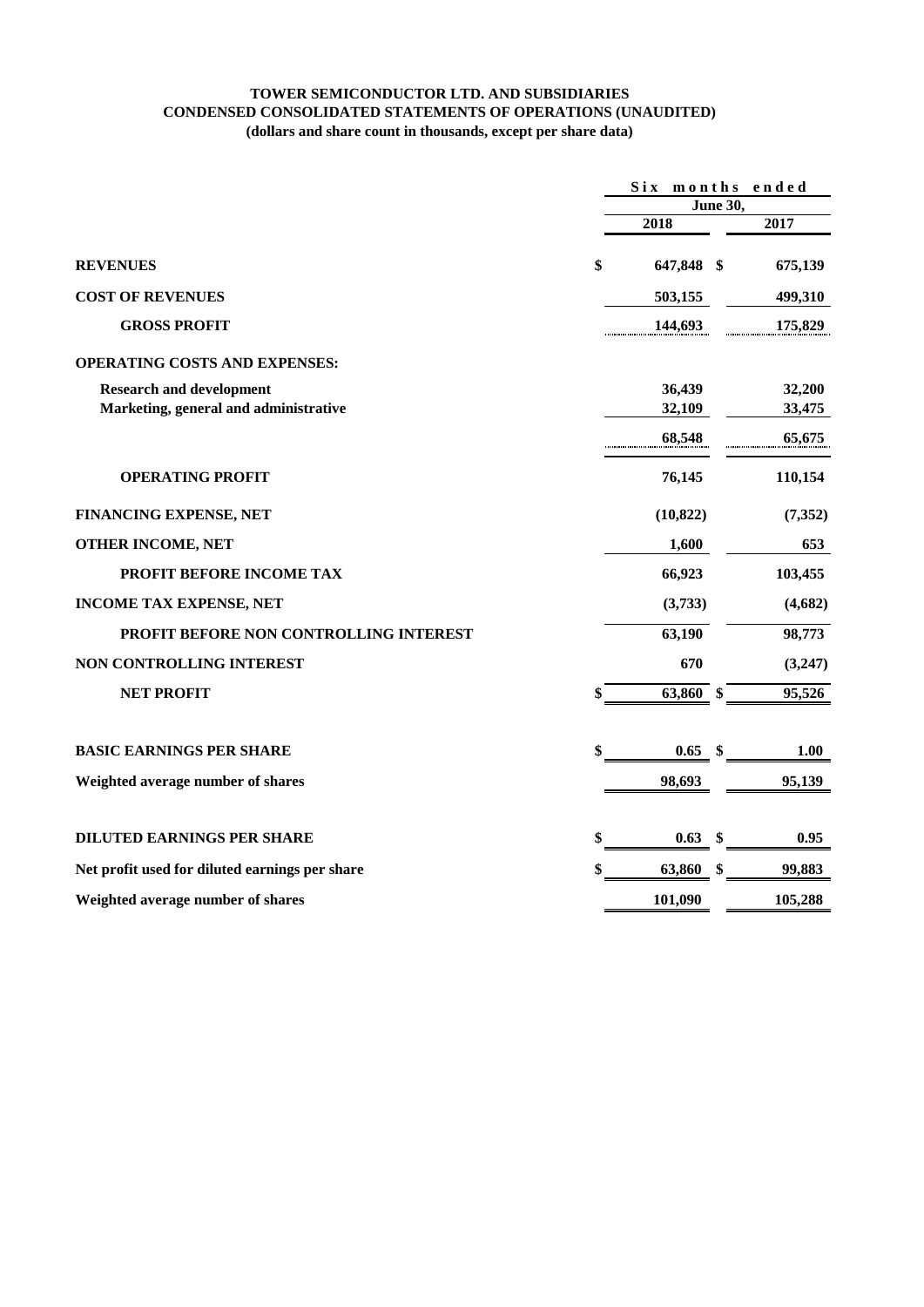#### **TOWER SEMICONDUCTOR LTD. AND SUBSIDIARIES RECONCILIATION OF CERTAIN FINANCIAL DATA (UNAUDITED) (dollars and share count in thousands, except per share data)**

|                                                                         |    | Six months ended |                 |         |  |
|-------------------------------------------------------------------------|----|------------------|-----------------|---------|--|
|                                                                         |    |                  | <b>June 30,</b> |         |  |
|                                                                         |    | 2018             |                 | 2017    |  |
| RECONCILIATION FROM GAAP NET PROFIT TO ADJUSTED NET PROFIT:             |    |                  |                 |         |  |
| <b>GAAP NET PROFIT</b>                                                  | \$ | 63,860           | \$              | 95,526  |  |
| <b>Stock based compensation</b>                                         |    | 6,045            |                 | 4,417   |  |
| Amortization of acquired intangible assets                              |    | 3,313            |                 | 4,582   |  |
| <b>ADJUSTED NET PROFIT</b>                                              |    | 73,218           | \$              | 104,525 |  |
| <b>ADJUSTED NET PROFIT PER SHARE:</b>                                   |    |                  |                 |         |  |
| <b>Basic</b>                                                            | \$ | 0.74             | \$              | 1.10    |  |
| <b>Diluted</b>                                                          | \$ | 0.72             | \$              | 1.03    |  |
| <b>Fully diluted</b>                                                    | \$ | 0.72             | \$              | 1.01    |  |
| ADJUSTED NET PROFIT USED TO CALCULATE PER SHARE DATA:                   |    |                  |                 |         |  |
| <b>Basic</b>                                                            | \$ | 73,218           | \$              | 104,525 |  |
| <b>Diluted</b>                                                          | \$ | 73,218           | \$              | 108,882 |  |
| <b>Fully diluted</b>                                                    | \$ | 77,949           | \$              | 108,882 |  |
| NUMBER OF SHARES AND OTHER SECURITIES USED TO CALCULATE PER SHARE DATA: |    |                  |                 |         |  |
| <b>Basic</b>                                                            |    | 98,693           |                 | 95,139  |  |
| <b>Diluted</b>                                                          |    | 101,090          |                 | 105,288 |  |
| <b>Fully diluted</b>                                                    |    | 107,880          |                 | 107,375 |  |
| <b>EBITDA CALCULATION:</b>                                              |    |                  |                 |         |  |
| <b>GAAP OPERATING PROFIT</b>                                            | \$ | 76,145           | \$              | 110,154 |  |
| <b>Depreciation of fixed assets</b>                                     |    | 94,335           |                 | 90,179  |  |
| <b>Stock based compensation</b>                                         |    | 6,045            |                 | 4,417   |  |
| Amortization of acquired intangible assets                              |    | 3,313            |                 | 4,582   |  |
| <b>EBITDA</b>                                                           | S  | 179,838          | \$              | 209,332 |  |
|                                                                         |    |                  |                 |         |  |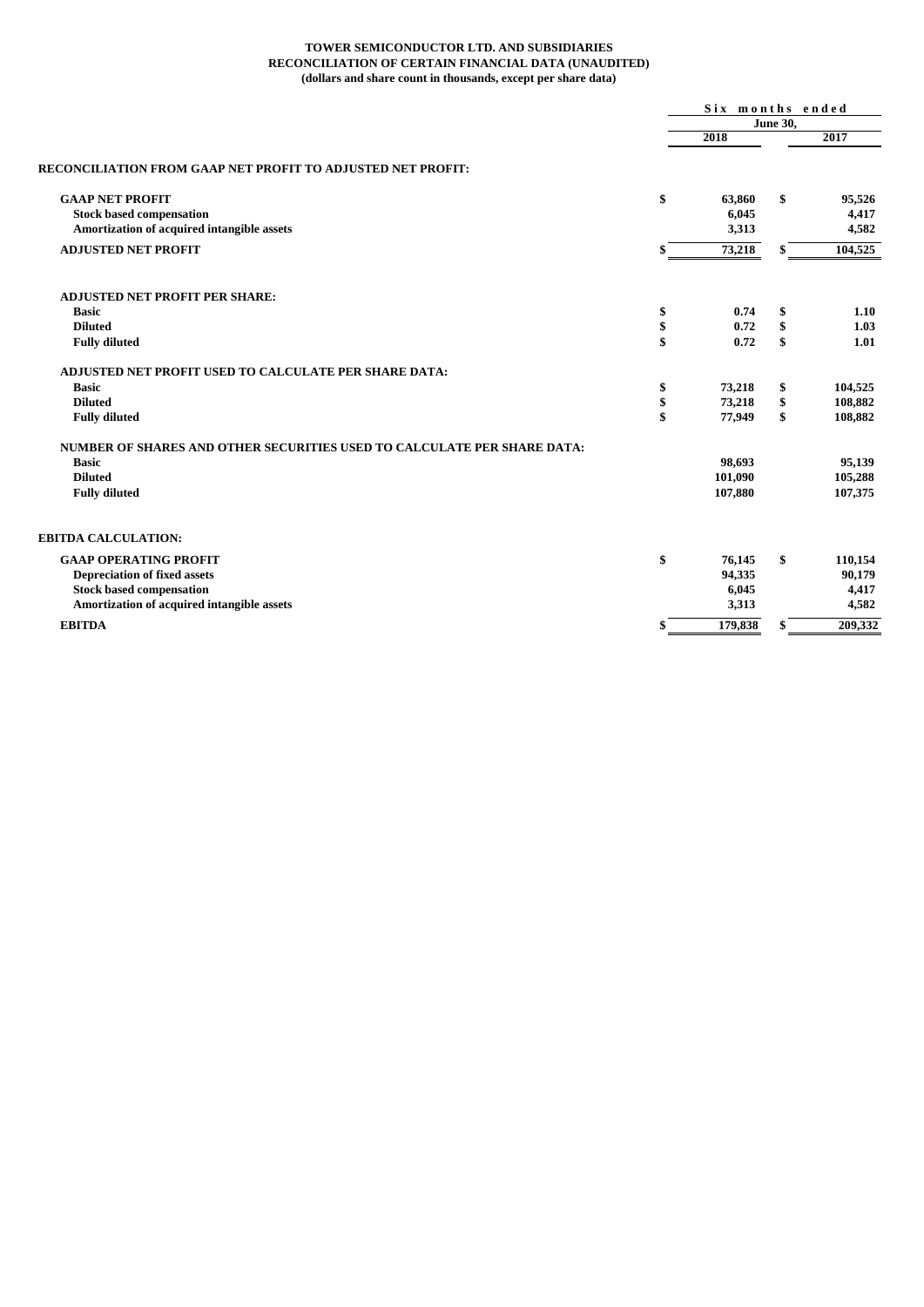#### **TOWER SEMICONDUCTOR LTD. AND SUBSIDIARIES CONSOLIDATED SOURCES AND USES REPORT (UNAUDITED) (dollars in thousands)**

|                                                               | Three months ended |            |                          |  |  |
|---------------------------------------------------------------|--------------------|------------|--------------------------|--|--|
|                                                               | <b>June 30.</b>    | March 31.  | <b>June 30.</b>          |  |  |
|                                                               | 2018               | 2018       | 2017                     |  |  |
| CASH AND CASH EQUIVALENTS - BEGINNING OF PERIOD               | \$<br>464,661 \$   | 445,961 \$ | 432,113                  |  |  |
| <b>Cash from operations</b>                                   | 76.929             | 75,001     | 84,294                   |  |  |
| Investments in property and equipment, net                    | (40, 148)          | (40, 047)  | (41,312)                 |  |  |
| <b>Exercise of warrants and options, net</b>                  | 26                 | 658        | 14.254                   |  |  |
| Debt received (repaid), net                                   | 3,809              | (6,656)    | (5,655)                  |  |  |
| Effect of Japanese Yen exchange rate change over cash balance | (2,909)            | 4.707      | (91)                     |  |  |
| Investments in marketable securities and other assets, net    | (15, 488)          | (14,963)   | $\overline{\phantom{a}}$ |  |  |
| CASH AND CASH EQUIVALENTS - END OF PERIOD                     | 486,880 \$         | 464,661 \$ | 483,603                  |  |  |
| <b>FREE CASH FLOW</b>                                         | 36,781             | 34,954     | 42,982                   |  |  |

|                                                               | Six months ended |  |           |  |  |
|---------------------------------------------------------------|------------------|--|-----------|--|--|
|                                                               | <b>June 30.</b>  |  |           |  |  |
|                                                               | 2018             |  | 2017      |  |  |
| CASH AND CASH EQUIVALENTS - BEGINNING OF PERIOD               | \$<br>445,961 \$ |  | 389,377   |  |  |
| <b>Cash from operations</b>                                   | 151,930          |  | 166,434   |  |  |
| Investments in property and equipment, net                    | (80, 195)        |  | (81,660)  |  |  |
| <b>Exercise of warrants and options, net</b>                  | 684              |  | 27,010    |  |  |
| Debt repaid, net                                              | (2,847)          |  | (17, 460) |  |  |
| Effect of Japanese Yen exchange rate change over cash balance | 1,798            |  | 4,280     |  |  |
| <b>TPSCo dividend to Panasonic</b>                            |                  |  | (4,378)   |  |  |
| Investments in marketable securities and other assets, net    | (30, 451)        |  | --        |  |  |
| <b>CASH AND CASH EQUIVALENTS - END OF PERIOD</b>              | 486,880          |  | 483,603   |  |  |
| <b>FREE CASH FLOW</b>                                         | 71,735           |  | 84,774    |  |  |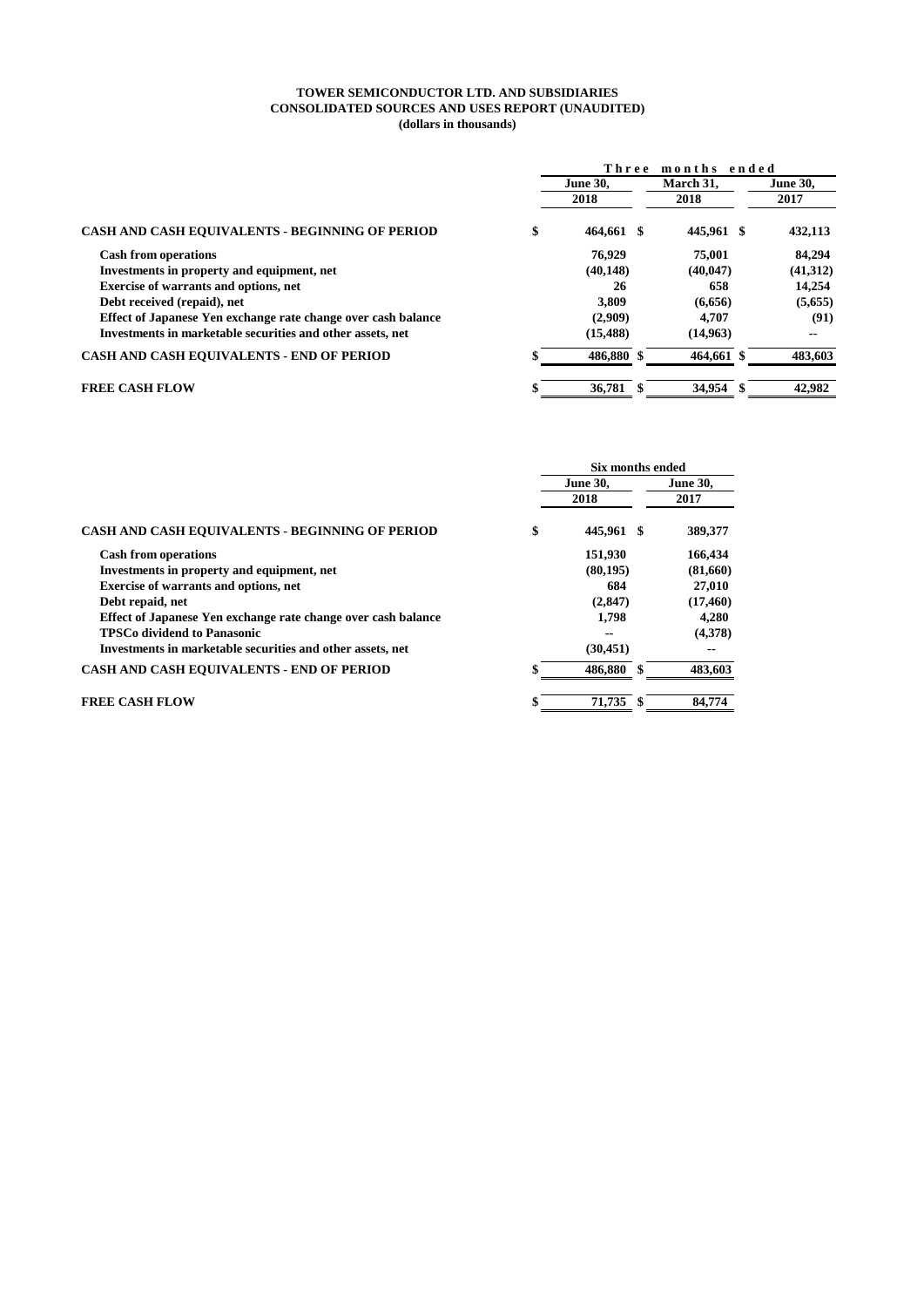### **TOWER SEMICONDUCTOR LTD. AND SUBSIDIARIES CONDENSED CONSOLIDATED STATEMENTS OF CASH FLOWS (UNAUDITED) (dollars in thousands)**

|                                                    | Three months ended |  |           |  |                 |  |
|----------------------------------------------------|--------------------|--|-----------|--|-----------------|--|
|                                                    | <b>June 30.</b>    |  | March 31. |  | <b>June 30.</b> |  |
|                                                    | 2018               |  | 2018      |  | 2017            |  |
| <b>CASH FLOWS - OPERATING ACTIVITIES</b>           |                    |  |           |  |                 |  |
| Net profit for the period                          | \$<br>$36,009$ \$  |  | 27,181 \$ |  | 51,727          |  |
| Adjustments to reconcile net profit for the period |                    |  |           |  |                 |  |
| to net cash provided by operating activities:      |                    |  |           |  |                 |  |
| Income and expense items not involving cash flows: |                    |  |           |  |                 |  |
| <b>Depreciation and amortization</b>               | 53,493             |  | 53,977    |  | 52,389          |  |

| Adjustments to reconcile net profit for the period                   |            |            |           |
|----------------------------------------------------------------------|------------|------------|-----------|
| to net cash provided by operating activities:                        |            |            |           |
| Income and expense items not involving cash flows:                   |            |            |           |
| <b>Depreciation and amortization</b>                                 | 53,493     | 53,977     | 52,389    |
| Effect of indexation, translation and fair value measurement on debt | (4,797)    | (1,740)    | 4,873     |
| Other income, net                                                    | (1,578)    | (22)       | (142)     |
| Changes in assets and liabilities:                                   |            |            |           |
| <b>Trade accounts receivable</b>                                     | (18, 351)  | 8,089      | (17,242)  |
| <b>Other current assets</b>                                          | 5,713      | 3,370      | (7,307)   |
| <b>Inventories</b>                                                   | (6,713)    | (2,692)    | 1,688     |
| Trade accounts payable                                               | 10,222     | (6,313)    | (6,530)   |
| Deferred revenue and customers' advances                             | (5, 466)   | (712)      | (4,564)   |
| Other current liabilities                                            | 13,355     | (4,219)    | 12,866    |
| Long-term employee related liabilities                               | 193        | (387)      | (234)     |
| Deferred tax, net                                                    | (5,151)    | (1,531)    | (3,230)   |
| Net cash provided by operating activities                            | 76,929     | 75,001     | 84,294    |
| <b>CASH FLOWS - INVESTING ACTIVITIES</b>                             |            |            |           |
| Investments in property and equipment, net                           | (40, 148)  | (40, 047)  | (41,312)  |
| Investments in marketable securities and other assets, net           | (15, 488)  | (14,963)   |           |
| Net cash used in investing activities                                | (55, 636)  | (55.010)   | (41, 312) |
| <b>CASH FLOWS - FINANCING ACTIVITIES</b>                             |            |            |           |
| Debt received (repaid), net                                          | 3,809      | (6,656)    | (5,655)   |
| Exercise of warrants and options, net                                | 26         | 658        | 14,254    |
| Net cash provided by (used in) financing activities                  | 3,835      | (5,998)    | 8,599     |
| EFFECT OF FOREIGN CURRENCY EXCHANGE RATE CHANGE                      | (2,909)    | 4,707      | (91)      |
| <b>INCREASE IN CASH AND CASH EQUIVALENTS</b>                         | 22,219     | 18,700     | 51,490    |
| CASH AND CASH EQUIVALENTS - BEGINNING OF PERIOD                      | 464,661    | 445,961    | 432,113   |
| CASH AND CASH EQUIVALENTS - END OF PERIOD                            | 486,880 \$ | 464,661 \$ | 483.603   |